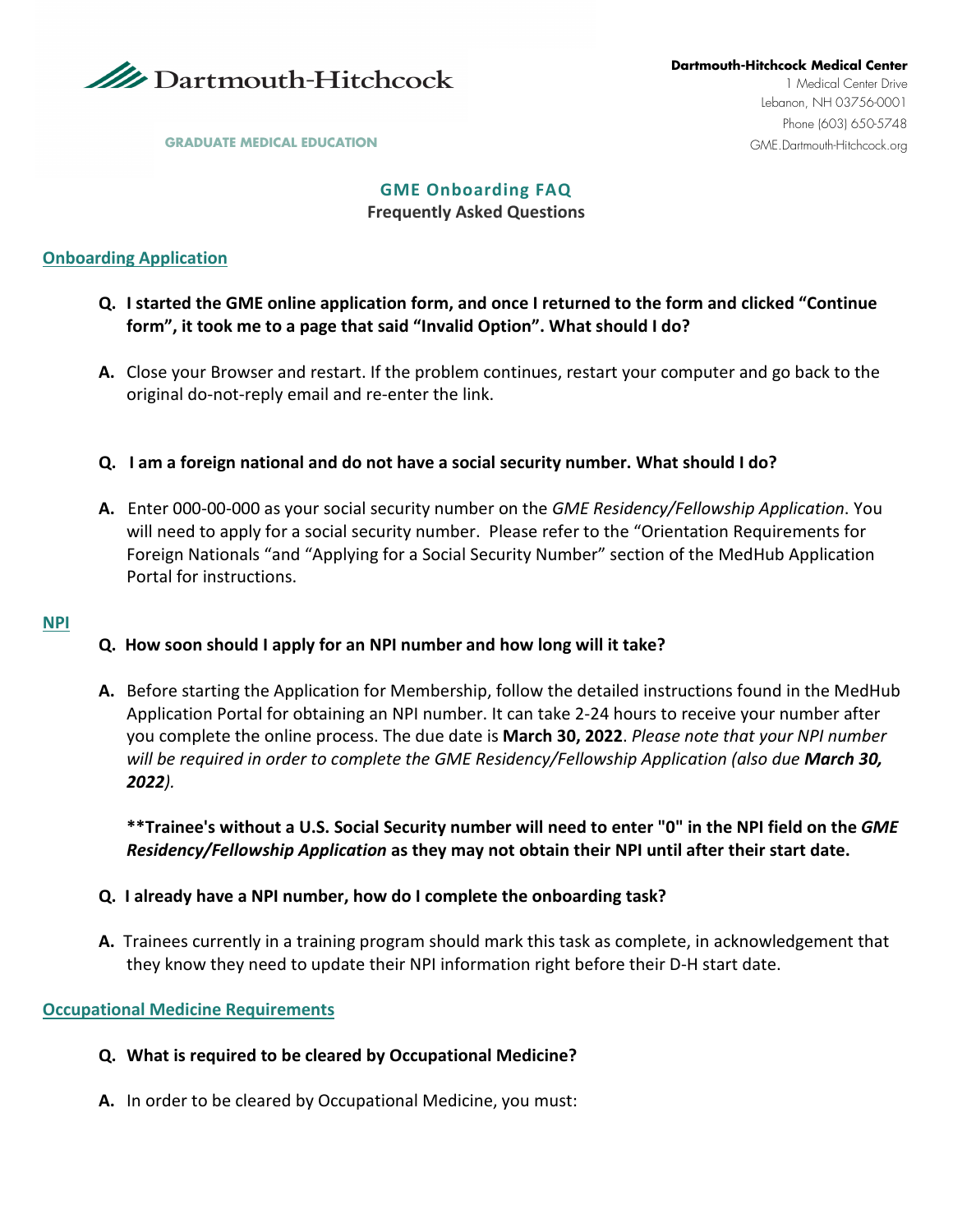- Complete and pass a drug screening\* (due **April 10, 2022**)
- Have additional labs drawn using the LabCorp slip (located in the onboarding application) while at your drug screening appointment (due **April 10, 2022**)
- Submit your completed pre-employment health questionnaire and submit your immunization records (both due **April 17, 2022**).

Any other requirements will be determined on an individual basis and will be communicated directly to you from the Department of Occupational Medicine. Further instructions can be found in the MedHub Application Portal.

\* In regards to the drug screening, if you are local to New Hampshire or Vermont, please be sure to call Dartmouth-Hitchcock Department of Occupational Medicine directly (603-653-3849) to set up an appointment. All other individuals please refer to the LabCorp email sent on March 24, 2022 to locate your nearest drug-screening site. The due date to complete the screening is **April 10, 2022**.

## **Life Support**

# **Q. I have a valid BLS/ACLS card; do I need to recertify?**

- **A.** If you obtained your BLS or ACLS card on or after July 1, 2021, Dartmouth-Hitchcock will not require you to recertify until the card expires. Be sure to upload scanned copies of your current ACLS/BLS cards by the deadline noted in the MedHub Application Portal in order to be excused from training sessions during orientation. If you do not upload the documents by the deadline, you will be registered and expected to attend the sessions. Please note that not all programs require ACLS training. Please reference Dartmouth-Hitchcock's GME ACLS/BLS Requirements document for further details.
- **Q. I plan to recertify prior to coming to D-H but will miss the May 1, 2022 deadline to upload my cards to the MedHub Application Portal. What should I do?**
- A. Please e-mail a copy of your certification card(s) to [gme.office@hitchcock.org.](mailto:gme.office@hitchcock.org) Unless up-to-date certification cards are received (via e-mail), you will be scheduled to attend BLS and/or ACLS training during orientation, according to the GME ACLS/BLS Requirements document.

# **Local Address (NH or VT)**

- **Q. I don't have a local address yet. Should I use my current address on the** *GME Residency/Fellowship Application***?**
- **A.** Please use your current address on the *GME Residency/Fellowship Application*, which is available through MedHub. You will be able to update your address within Employee Self Service, available to employees on the Dartmouth-Hitchcock intranet site, during orientation.

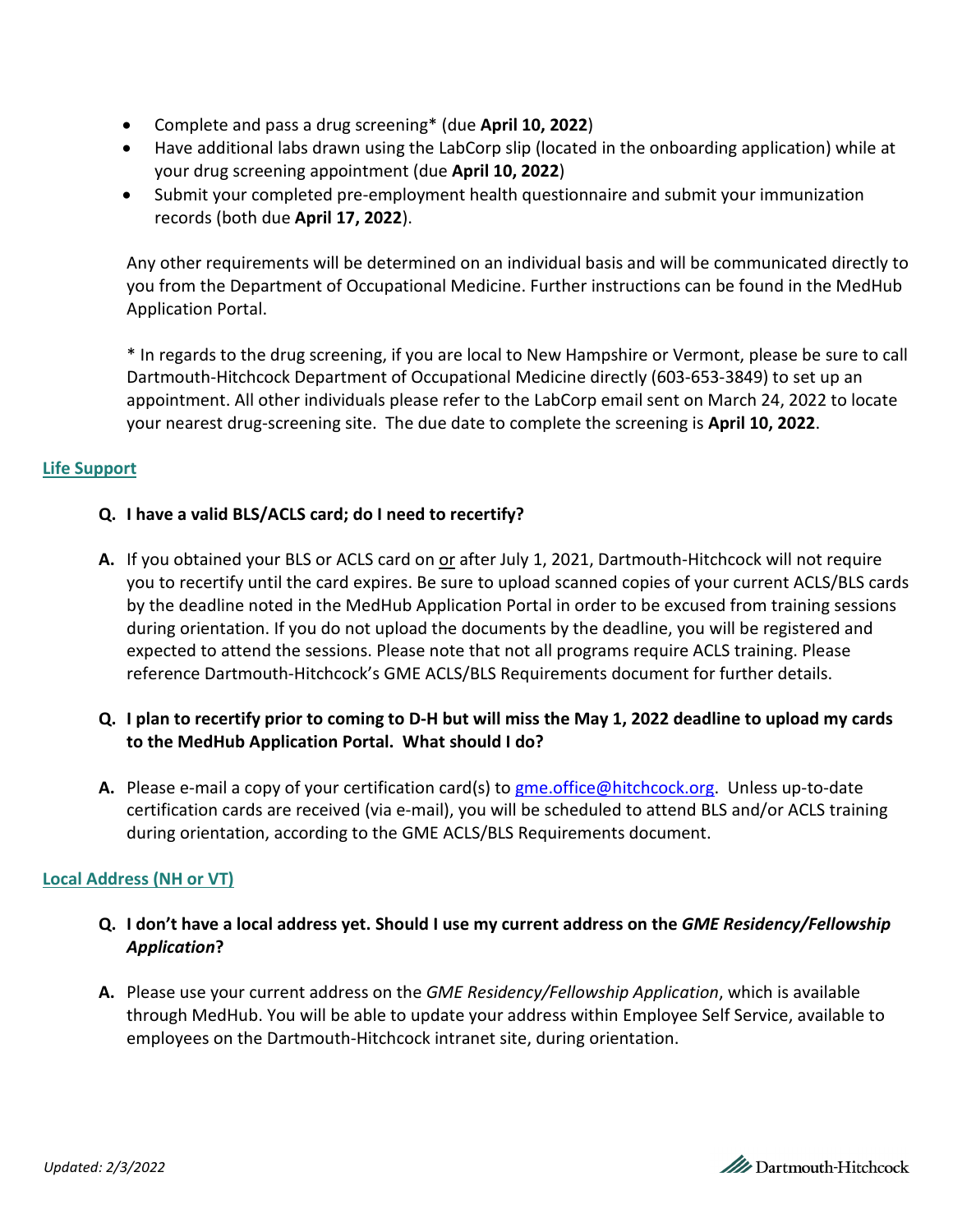## **Employment Verification for Apartment or Mortgage**

- **Q. Who do I contact for verification of employment/income for apartment or mortgage loan?**
- **A.** Contact your Program Coordinator. They can provide you with a salary verification letter to provide to your bank.

#### **NH Medical License**

- **Q. Training License vs. Full License, what should I apply for?**
- **A.** Dartmouth-Hitchcock requires all residents and fellows to have a NH training license, even if you already have a full NH license. If you are planning to moonlight, you will need to apply for a full New Hampshire license on your own (not applicable to interns/PGY1); GME will **not** cover the cost of the full license.

\*Moonlighting approval must come from your Program Director. Not all programs allow moonlighting.

- **Q. I am applying for a NH Training License and I do not know where to send my paperwork.**
- **A.** Please refer to the MedHub Application Portal and see "New Hampshire Board of Medicine Training License Application". This document indicates which documents are required and where they need to be sent. Supplemental documents (see below) need to be sent directly to the NH Board of Medicine directly from the source.

#### **Send to the NH Board of Medicine:**

Address for NH Board of Medicine New Hampshire Board of Medicine 7 Eagle Square Concord, NH 03301

## **Send to the GME Office:**

Address for GME Office Dartmouth-Hitchcock Medical Center Graduate Medical Education 1 Medical Center Drive Lebanon, NH 03766

#### Supplemental Documents

- USMLE/COMLEX Scores
- Verification previously held medical licenses
- Int'l Medical Students ONLY: ECFMG Certification

#### Documents

- \$50 check made out to *Treasurer, State of NH*
- Completed training license application

GME will reimburse you after orientation for the \$50 fee. Speak with your Program Coordinator for further instruction on the reimbursement process.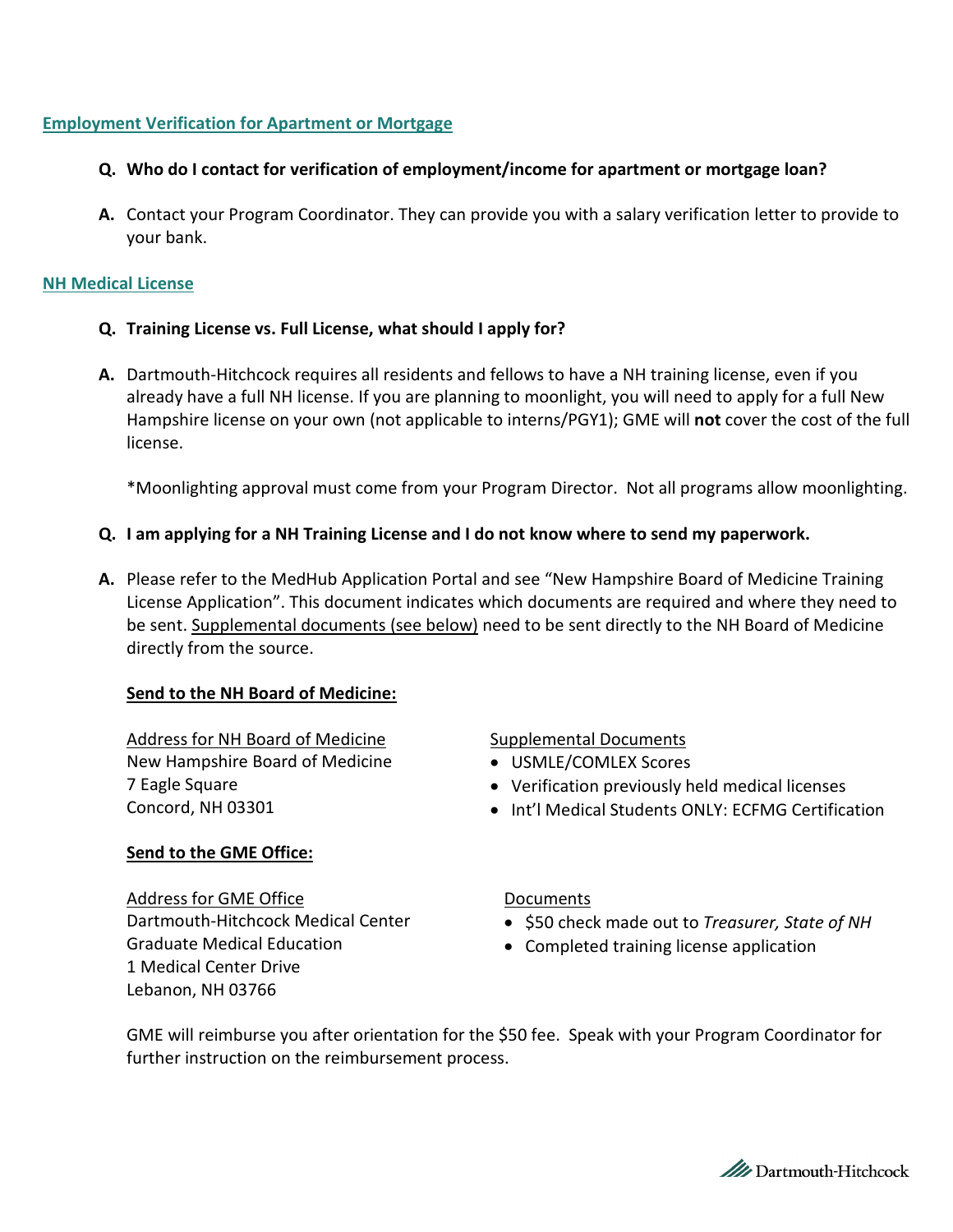## **Q. I already have a Full NH Medical License; do I need to apply for a Training License?**

**A.** Yes. Dartmouth-Hitchcock requires all residents and fellows to have a NH training license, even if you already have a full NH license.

### **Q. How can I check the status of my NH Training License application?**

**A.** Monitor the MedHub Application portal; once we receive your training license this task will be marked as complete.

## **USMLE/COMLEX Transcripts**

- **Q. Who do I send my official USMLE or COMLEX transcript to?**
- **A.** You must request **TWO** official transcripts from the Federation of State Medical Boards or National Board of Osteopathic Examiners. Designate one recipient as the NH Board of Medicine (for training license, as indicated above) and the second recipient as the Dartmouth-Hitchcock Medical Center Office of Graduate Medical Education (us[e gme.office@hitchcock.org](mailto:gme.office@hitchcock.org) as recipient).

PLEASE NOTE: When requesting transcripts, you are charged per request, not per copy so you may want to request additional copies for future use.

#### **Social Security Card**

#### **Q. I don't have my social security card; can I use my passport instead?**

**A.** You must have a valid social security card in order to be hired at Dartmouth-Hitchcock. You can use your passport to clear your I-9, but you must still provide the GME Office with your social security card. Visit this website if you need to order a replacement Social Security Card: <http://www.ssa.gov/ssnumber>

#### **Q. I am a foreign national and do not have a social security card, what do I do?**

**A.** Enter 000-00-000 as your social security number on the *GME Residency/Fellowship Application*. You will need to apply for a social security number. Please refer to the "Orientation Requirements for Foreign Nationals "and "Applying for a Social Security Number" section of the MedHub Application Portal for instructions.

#### **Q. I don't have a social security number; will I receive a paycheck?**

**A.** You must have a valid social security number in order to be paid by Dartmouth-Hitchcock. It is very important that you apply for your social security card as soon as possible. Once your social security card is issued you will receive pay back to your start date.